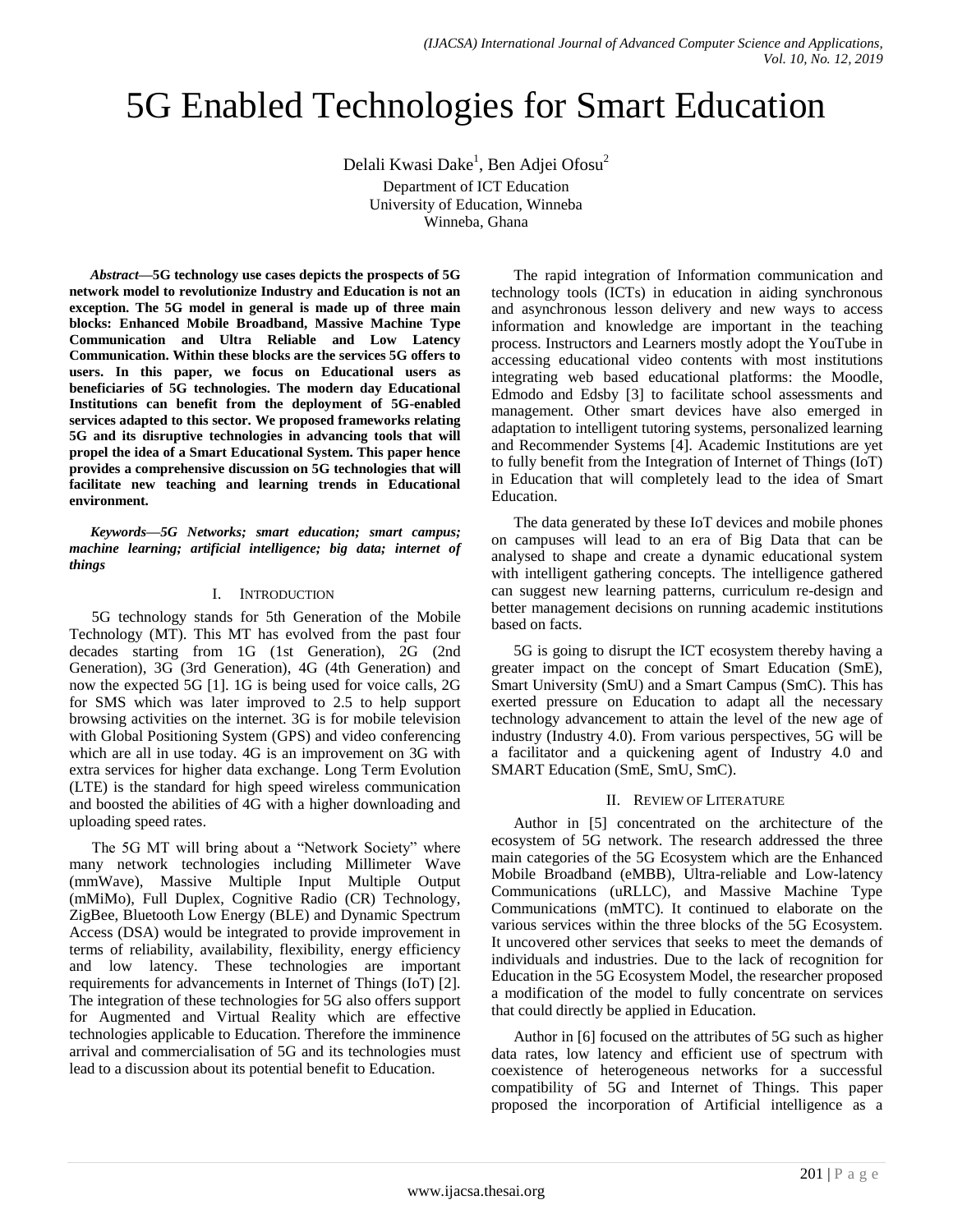necessity to make competent decisions based on the immense data produced by the activities of users of IoT devices. It addressed the use of Artificial intelligence to help analyze data in other to extract patterns and make sense of it and then prescribe action to the end devices. It also recommended the need for Artificial Intelligence in IoT devices for device selfanalysis.

Author in [7] fixated the research on 5G as a compatibility for wireless technology and how 5G network seeks to be a foundation for the development of the World Wide Wireless Web (WWWW) and the Dynamic Adboc Wireless network (DAWN). This research work discussed the reason why the world needs 5G with its use cases for supporting interactive multimedia, internet and other broadband services and have bidirectional accurate traffic statistics.

Author in [8] explained the significance of IoT and why IoT is an integral part of the daily learning and teaching methodologies. The article concluded that the effective use of IoT systems will improve personalised and interactive learning. This article again focused on the importance of IoT in the mobility tracking of students using intelligent cameras. In [8], author also explained the importance of effective educational applications in leveraging on IoT to transform teaching and learning.

Author in [9] fixated on the educational field where critical learning spaces are prepared to utilize Internet of things. A system was proposed that enables and understudies interfaces with physical objects virtually connected with a subject of learning. The result of their experiment proved that their model improves outcomes in teaching and learning.

Author in [10] research paper recommended cloud computing as a solution to cater for the rapid growth of data. The paper discussed the three models of the cloud computing services which defines the paradigm of what users would use technology for. The three main models of the cloud service in this paper explains what each of the provisions from the cloud computing structure provides. The Software as a Service (SaaS) provides the complete application to a cloud end user. This provides an already made and executable software running over the internet. The Platform as a Service (PaaS) is a virtual environment for provisioning and developing cloud applications and the third model which is the Infrastructure as a Service (IaaS) provides an access of a layer to the IT resources services such as data storage resources, computing resources and communications channel pooled under this service. This service makes it possible for users to use all the intelligence of the cloud service which becomes an appropriate infrastructure for Data Analytics.

## III. 5G INTEGRATED TECHNOLOGIES IN EDUCATION

Considering the services expected of 5G, this research adopted a model from the 5G ecosystem proposed by Huawei Technology Company Limited, with an integrated concept "Smart Education" that grouped the services provided by 5G and adapted to Education as shown in Fig. 1.



Fig. 1. Smart Education Concept Integrated in Huawei 5G Model.

## *A. 3D Video, UHD Screens*

3D visualization technologies make computer generated images appear more lifelike. This technology has helped in delivering content which are very abstract and difficult to recreate. With 3D virtualization technology, learners sense a greater depth in understanding than just reading. 3D technology led to computer generated images which are equivalent to real world content. This technology has helped integrate simulations and animations in education to better deliver most complicated educational content. Due to the immense benefit of videos in Education, 3D videos adoption to assist in teaching and learning process has become one of the most trending technology to revolutionize Education. Downloading and uploading speed has been a challenge for accessing 3D videos with Fully/Ultra High Definition quality on academic institutions. 5G provides heterogeneous air interfaces to improve spectral efficiency exponentially. 5G provides eMBB data rates for uplink (UL) and downlink (DL) up to 10 Gb/s and 20 Gb/s, respectively. Having such data rate makes it possible for not only downloading and uploading but also, to have a full high definition live video communication with a lower latency. The application of this service in education can assist in synchronous lecture delivering with real time Question and Answer sessions and a live communication between an instructor and a student.

## *B. Work and Play in the Cloud*

Cloud Computing is a type of Internet-based computing where different services such as server, storage and applications are delivered to an organization's computers and devices through the Internet [11]. 5G services provide the opportunity to work and play in the cloud thus taking advantage of cloud computing technologies with the help of eMBB, uRLLC and mMTC. With this technology, the various departments of an academic institution can take advantage of this provision in reducing the cost of computation, application hosting, content storage and delivery. To be able to fully utilize the services offered by the 5G Ecosystem, the various models of cloud computing are important. The Ultra Reliable speed with lower latency of 5G will be the catalyst for the application of this service. Considering the centralised architecture of cloud service providers, there is a prominent delay in accessing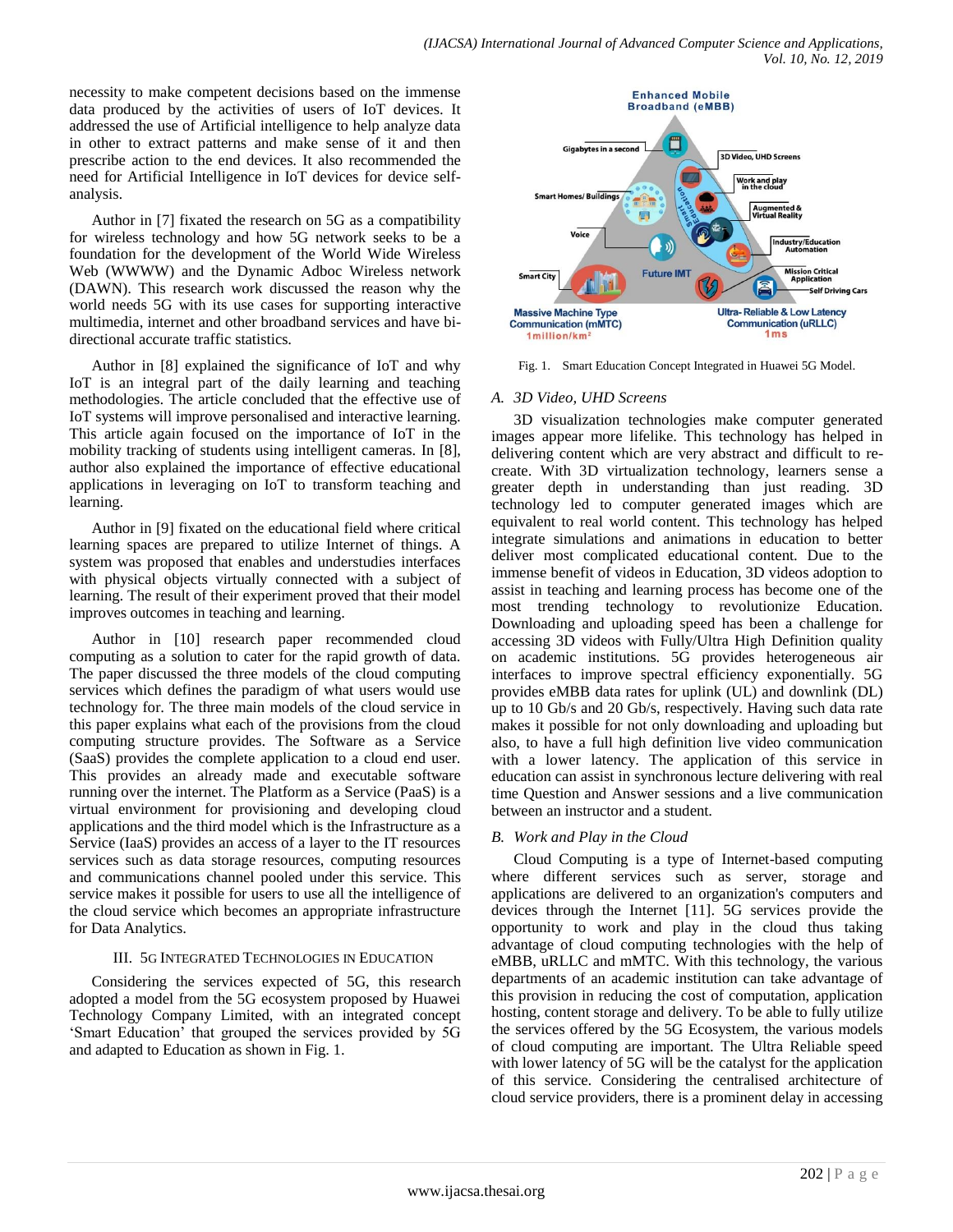contents even with a relatively fast internet connectivity. However with 5G, users should be able to use the cloud base models without delays with the aid of Lower latency, higher network availability and ultra-fast data rate exchange. This will keep the responses and executions in real time.

*1) Software as a Service (SaaS):* As shown in Fig. 2, this model offers a complete application to consumers, as a service on demand. A single instance of the service runs on the cloud and multiple end users are serviced. With the customers (institutions such as UEW), there is no need for upfront investment in software licenses. The SaaS model provides subscription based option online. Currently, SaaS is offered by companies such as Google, Salesforce, Microsoft and Zoho. A service of its kind could be used by Students and Lecturers and can be extended to Departments and Administration.

*2) Platform as a Service (PaaS):* As shown in Fig. 3, this model offers a layer of software, or development environment that is encapsulated and offered as a service, upon which other higher levels of service can be built. The customer or institution can build applications that will run on the provider"s infrastructure. To meet manageability and scalability requirements of the applications, PaaS providers offer a predefined combination of Operating Systems (OS) and application servers that are highly robust and efficient. Students, lecturers and departments related to application and software development can have access to such service without the need to physically install any software on their computers. The PaaS will aid in collaborative projects irrespective of distance.



**ILIEW ISAF** 

**Cloud Paas Model and Application in UEW** 





Fig. 4. Cloud IaaS Model and Application in UEW.

*3) Infrastructure as a Service (IaaS):* As shown in Fig. 4, IaaS provides basic storage and computing capabilities as standardized services over the network. Computer server, storage systems, networking equipments and data centers are pooled and made available to handle workloads. The customer (or institutions such as UEW) would typically deploy their software on the infrastructure.

#### *C. Augumented and Virtual Reality*

As shown in Fig. 5, the virtual reality is an interactive and haptic computer-generated environment in which users are physically connected through a simulation device to collaboratively execute tasks by perceiving the objects through many senses such as audio-visual, touch and smell senses [12]. Augmented reality is the combination of computer generated and a real content in a constructive view point of the user. Augmented and virtual reality technologies can be combined to achieve a desired objective. The main challenge of these technologies is the available bandwidth, network speed and latency to run it. The solution is offered by 5G services. These two technologies supported by 5G can essentially provide enormous benefit to Education in creating smart student, smart instructors and smart administrative team.



Fig. 5. Augmented and Virtual Reality Applicable to Education.

*1) Telepresence Mode (TM):* The concept of telepresence could be seen as "telexistence" where users are enabled by both augmented and virtual visualization to be present at a remote location in a form [13]. The evolution of this concept has led to a technology which is capable of advancing education. Though telepresence with a high end-to-end audio and video conference call was integrated in education,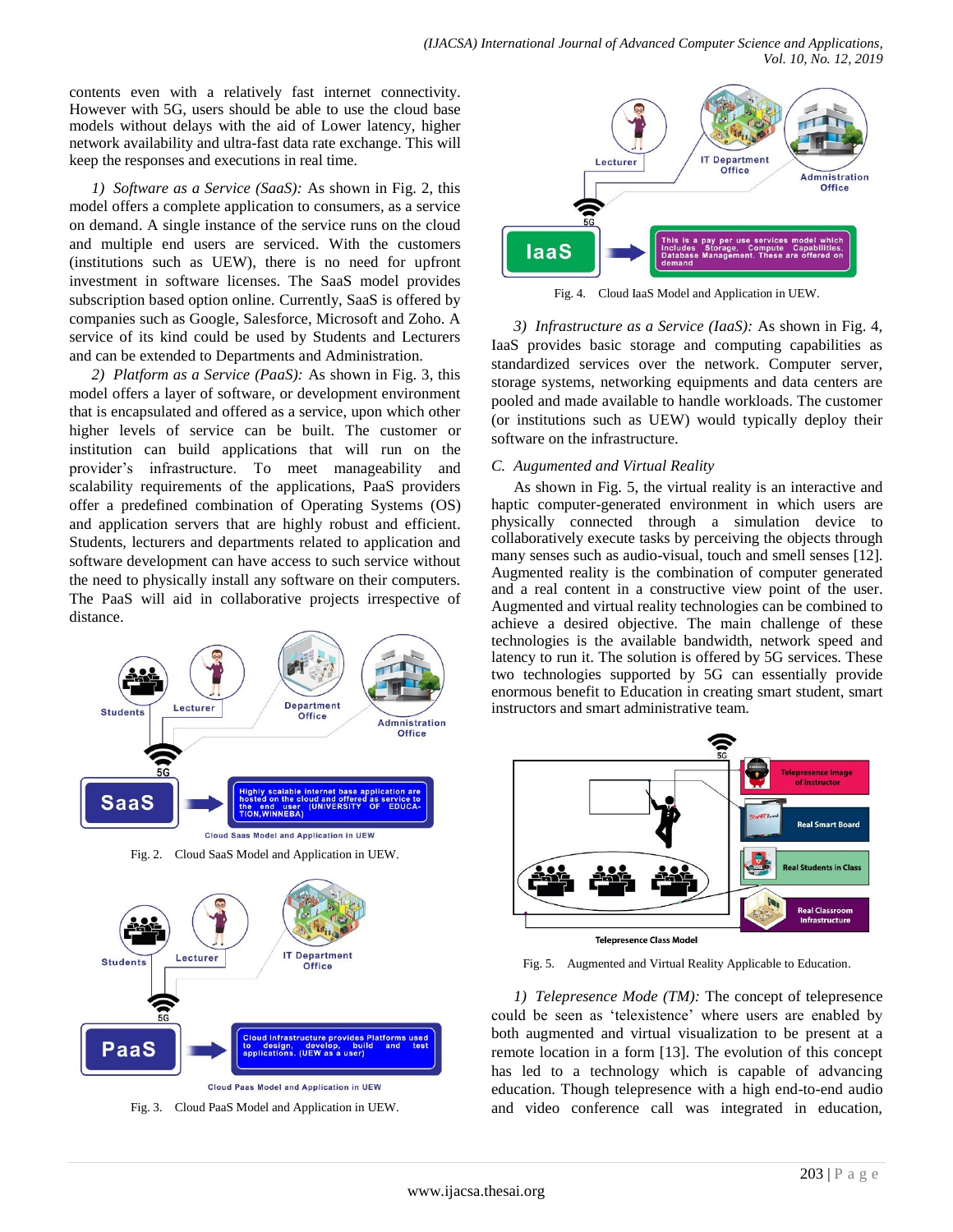somehow much of the precise face-to-face communication such as body language, eye contact, physical presence is still lacking. This face to face communication is one of the reasons that makes traditional classroom interesting. It is therefore important to integrate this immersive communication system in the telepresence concept. Holoportation is an end-to-end system for augmented and virtual reality where users are enabled by both augmented and virtual visualization to be present at a remote location exactly as they are not in any other form [14]. This system is skilled to capture people, objects and motions in full 360 degrees within a constructive room using group of custom depth cameras and then transmitted to a remote participants over a network in real time. The transmission of this communication generate a very large amount of data which makes it challenging to keep communication happening in real time. One factor that needs to be present before holographic communications can wind up completely is an impressive increment in network capacity. The presence of 5G with eMBB and uRLLC will solve this problem. 5G will enable full utilization of this technology. As shown Fig. 5, students in physical classroom are to wear AR or VR Head Mounted Display (HMD) such as Hololens or HTC Vive to see their holoported instructor. The instructor being an agent of knowledge is enabled to continue the transfer of knowledge regardless of the proximity. Students enrolled in Distance Learning modules can use this technology at the comfort of their homes.

#### *2) Full and Hybrid Virtual Model:*

*a) Full Virtual Class Model:* Full Virtual Class Model (FVCM) is a class where the delivering of learning content, teaching materials and evaluations are fully implemented using virtual and augmented content [15]. Section A in Fig. 6 depicts students accessing augmented and virtual content at the comfort of their desired location. Here, students access contents through the use of electronic devices and Head Mounted Display (HMD). Students accessing such virtual contents would have an in-depth instruction of the topic being delivered. Using the case of Haptic Augmented Technology and Tactile internet, this application can be modified for students to experience the texture of object on Mars. Teaching about Mars by Geography Department at UEW can make good use of such application to help student have a full understanding of this planet which is a futurist travel. Full Virtual Class Model could be adopted by UEW to help strengthen the provision of the Distance Education Program. FVCM doesn't restrict students to their location thereby making it easy for students to have access to class regardless of their location. FVCM can be implemented to help distance education students experience a replication of the traditional classroom.

*b) Hybrid Virtual Class Model:* Hybrid Virtual Class Model (HVCM) is a class where the delivering of contents and evaluations are accomplished using both traditional classroom and augmented and virtual content. Fig. 6, section B represents a regular class (Traditional Classroom) where there is an instructor and students using HMD. Content of abstract being delivered using the VR content to explain the reality of a concept. The instructor will serve as a guide in directing students on the visuals and help leaners with questions and answers. Example is using the Boulevard application for museum excursions.

### *D. Industry / Educational Automation*

5G networks will have a Software-Defined Networking (SDN) architecture that comprises of the control and data planes. Most of the control plane intelligence will instruct data plane to drive the infrastructure [16] [17]. Fig. 7 depicts a scenario of an automated 5G Education setting to enable an intelligent university campus. The emergence of 5G will provide communication and automation within the classroom and administration offices where Educational Internet of Things (EIoT) and Industrial Internet of Things (IoT) are being used. Educational application "A" represent administration offices with cloud sensor devices and computerized system to perform computation. Educational application "B" is a classroom with Educational IoT wireless devices such as Smartboard 7000 Series IQ with image detective sensor, sensored door with actuator, sensored chair, smart table with embedded touch screen computer, room temperature sensor, motion and facial expression cameras.







Fig. 7. Prospect Application Scenario of 5G – Enabled Automation in Education.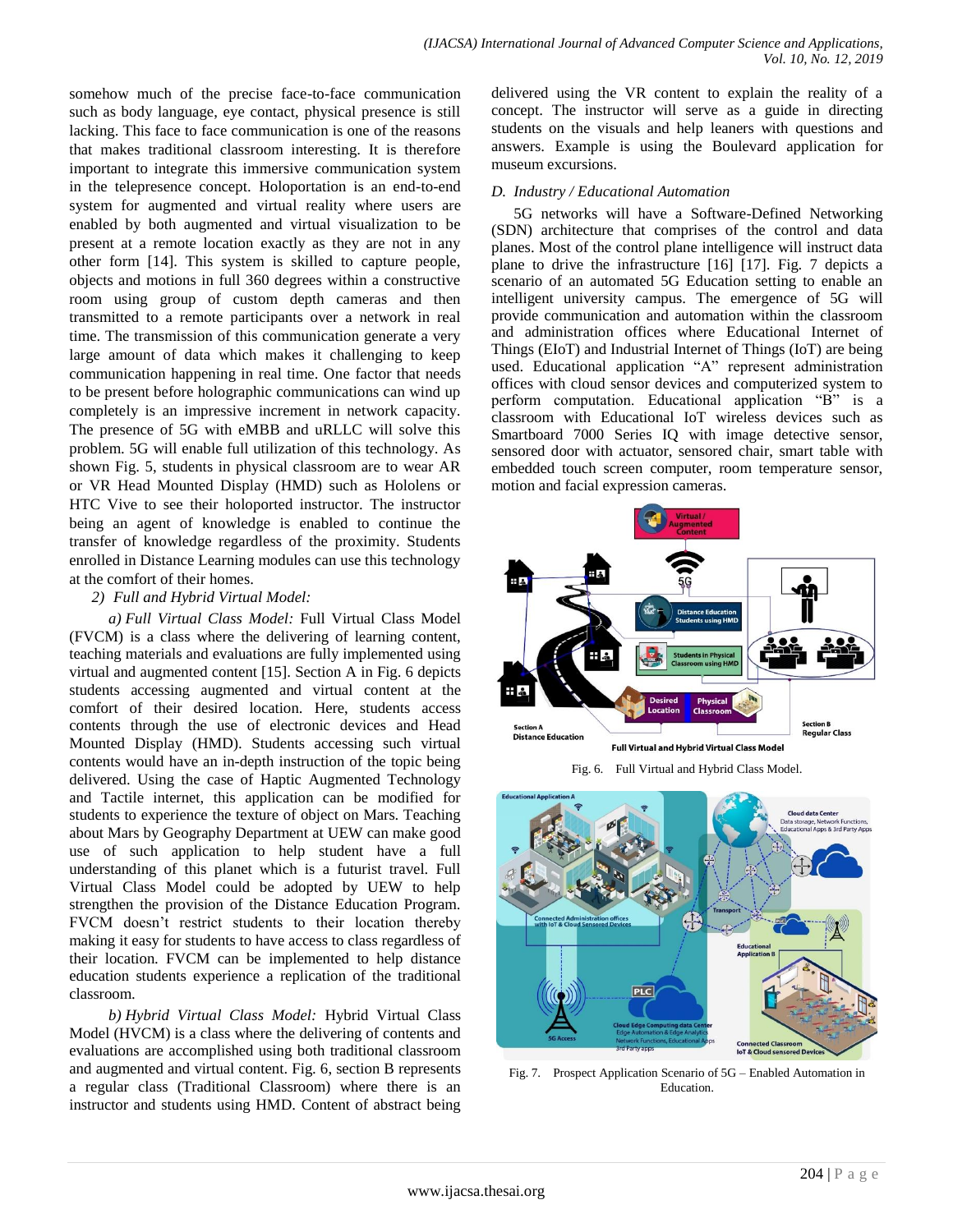Existing automation in Education is highly focused on systems that promote personalised learning through the use of E-Learning system such as the Massive Open Online Courses (MOOCs) [18] and Adaptive Intelligent Tutoring Systems (AITSs) [19]. MOOCs enables flexibility in learning new skills with progress tracking. AITS incorporate built-in expert systems to monitor students' performance and to personalise instructions based on adjustment to students' learning style, current knowledge level and suitable teaching procedures. In addition, Adaptive Hypermedia system is another educational use case which adapts what the student is offered depending on a model of the learner's objectives, proclivity and knowledge. Automation in education over the years has improved learner understanding. These systems are educational interventions to automate education in a different way and improve teaching and learning. However, as far as the prospect of automation in education by 5G is concerned, machines, devices and humans are to communicate and interact to achieve educational goals. Machines are expected to be intelligent enough to make decisions without the intervention of humans.

Research shows that the revolution in industry (industry 4.0) is pressuring education with demands to keep pace with industry evolution. Therefore it would be very appropriate to adopt the core driving force of industry revolution (automation) and apply it in education. The prospect of automation from 5G in education takes a different trend from the existing automation in Education. The automation in 5G seeks to consume the three models of the 5G Ecosystem: eMBB, uRLLC and mMTC thereby utilizing the characteristics of automation, smart interconnection, real-time monitoring and collaborative control. These characteristics enable fast machine learning (ML), machine to machine/man technology (M2M) and Device to Device (D2D) technology.

*1) The Role of ML, M2M, D2D in Automation:* Machinelearning (ML) framework involves capturing and maintaining up a rich organised data in order to convert it into a structured information base for various use cases. This enables computers or instructing machines to learn from every past data set and settle on intelligent choices in making best decisions. Machine learning in education helps to personalised learning and instructions. Deployment of this technology interpret patterns and human interaction to support deeper learning and provide users with fast and accurate data in education. M2M is direct connection and communication that can exist between machine to machine, man to machine, machine to man, and machine to mobile network [20]. D2D represent a method of direct communication between two peer nodes [21]. With ML, M2M and D2D, communication between machines, machines and man, and device to device can have an accurate transfer of information to ensure perfect prescription, description and making the best decisions. These technologies work base on established procedures from the obtained data to make decisions and then issues control commands to actuators. Regardless of M2M or D2D, the core problem is the data rate transmission which 5G will provide.

*2) ML, M2M and D2D FOR Automation in Education:* With reference to Fig. 7, an example of the application of ML, M2M and D2D automation can be cited. In Application "B" there is a door with QR code reader to read student"s ID card or programmable wearable device. Communication is established between the sensor reader and the actuator to get the door opened. Upon the credentials read from the door"s QR code reader, a feed is sent to the Smartboard 7000 Series IQ to power on. The Instructor stores lesson materials on the cloud. With the help of date and time the smartboard automatically makes the e-learning materials available to the instructor. Students on the other hand would have their smart tables turned on using the feed from the sensor in the chairs. Students' smart tables automatically access lesson materials from the cloud. There is room temperature sensor monitoring the temperature of the class. Air-conditioner get powered on and regulated by the feeds from the room temperature sensors. This communication between these machines provide data that is then stored in the cloud for analytics. With data analytics instructors and students can be monitored and report sent to the appropriate office machines at the administration office in Educational application "A". With the eMBB offered by 5G network model, large amount of data is transmitted in every second whiles the mMTC keeps all the IoT sensors connected. The uRLLC keeps all devices connected with consistent data exchange.

## *E. Tactile Internet, Over 5g*

The Tactile Internet increases the capacity to human-tomachine communication by empowering tactile and haptic sensations, and improves the interactions of machines. Tactile internet is a holistic network or grid of networks for remotely getting to, seeing, manipulating, and controlling genuine or virtual objects [22]. This is a sure way for students to have an interactive and haptic feel of Augmented and Virtual reality contents respectively. A typical example is a learner having an aquatic augmented reality excursion. Students can feel the exact temperature of the water body, have a haptic feeling of aquatic plant and animals using Haptic Augmented Reality Technology. For a student to experience the sensational feelings of touching a Wale, it would be an expensive and a highly risky attempt to get a Wale in a real world that would be reachable for a touch, however with the emergence of Tactile Internet, students can have the sense of touching a wale in a virtual classroom. To achieve these interactive haptic feedback in real time, the speed involved in data exchange as well as the latency should meet the exact natural reactions time. Hence a network with Lower Latency is needed. The 5G Ecosystem can provide the possibility in deploying the Tactile Internet Technology.

## IV. CONCLUSION

The realization of 5G networks will revolutionize not only industry but will propel a change in Academic Institutions. In this paper, we proposed frameworks and discussed the possibility of using the 5G Ecosystem and adapting its relevant technologies to Education. This paper discussed the transformation 5G Networks will bring especially in strengthening the teaching and learning process. From this research, the possible deployment 5G technologies in